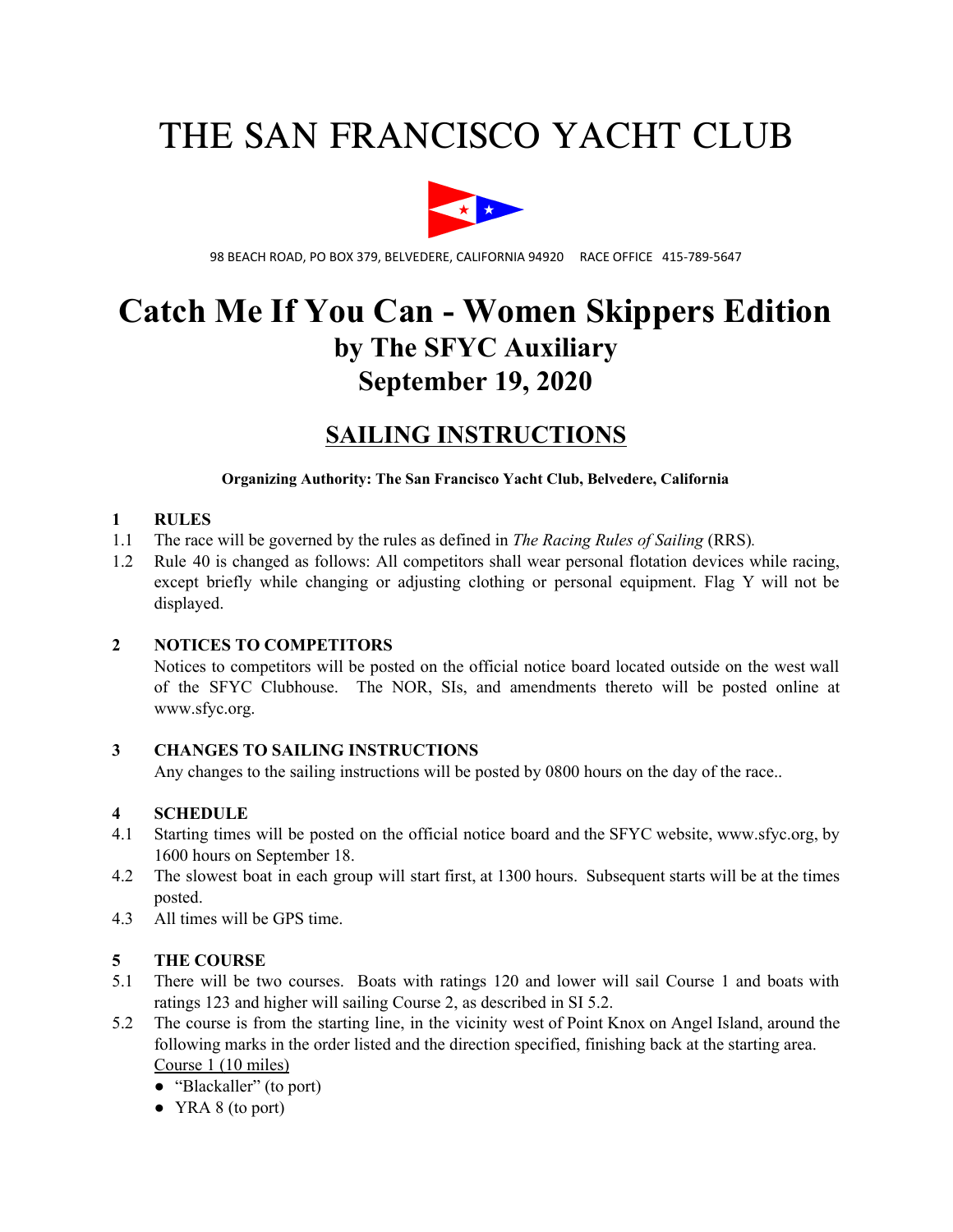- YRA 12 "Little Harding" (to starboard) Course 2 (7.5 miles)
- A red SFYC inflatable buoy (to port), set in the vicinity of Yellowbluff, approximately 1 mile from the starting line
- YRA 8 (to port)
- YRA 12 "Little Harding" (to starboard)

## **6 AREAS THAT ARE OBSTRUCTIONS**

Boats shall not pass between the bell buoy off the west end of Alcatraz Island, or the Point Blunt buoy and the closest point ashore of each. These are obstructions.

## **7 THE START**

- 7.1 The starting line is between two red inflatable buoys set in the vicinity west of Point Knox on Angel Island. (One of the buoys may be replaced by a race committee boat flying an orange flag, the staff of which would then be that end of the starting line.)
- 7.2 It is each boat's responsibility to start at the proper time, as listed in the start times document.

## **8 THE FINISH**

- 8.1 The finishing line will be the same as the starting line.
- 8.2 Note your finish time (GPS time) and text it to 415-272-9091 as soon as practicable, along with boats' names very close in front and behind if possible.

## **9 TIME LIMIT**

- 9.1 The time limit for the race shall be 1630 hours. Boats failing to finish by this time will be scored DNF.
- 9.2 There may be no on the water race committee, so boats failing to finish by the time limit, or retiring before this time, are requested to text 415-272-9091 with that information.

## **10 PROTESTS**

- 10.1 Protests shall be in writing and lodged at The San Francisco Yacht Club Front Desk no later than 1730 hours on race day. Protests may also be submitted by email to race@sfyc.org by 1730 hours on race day.
- 10.2 Protests will be held, in the approximate order of submission, online the following week, as scheduled by the protest committee. The protest committee will schedule and describe the online system.

## **11 SCORING**

Starting times are calculated based on handicaps; therefore, finish places will be determined by the order in which the boats cross the finishing line within the time limit.

## **12 SAFETY REGULATIONS**

Boats shall not impede the passage of commercial vessels and shall comply with USCG Right-of-Way Navigation Rules. Boats must take evasive action well in advance of a potentially dangerous situation.

## **13 RADIO COMMUNICATION**

13.1 There may be no race committee on station, but boats are requested to monitor VHF channel 65A in order to communicate with each other in the event of an emergency.